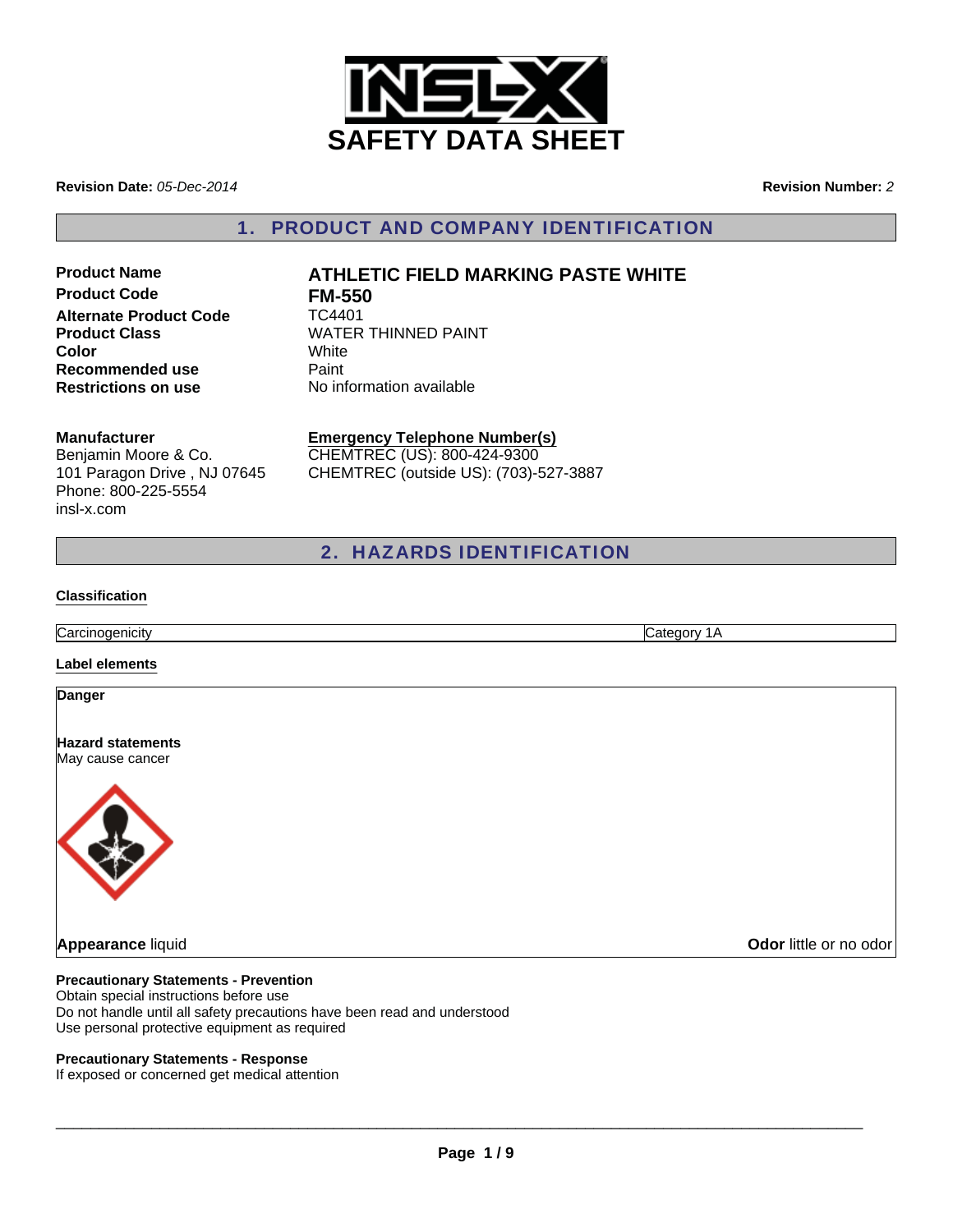#### **Precautionary Statements - Storage**

Store locked up

## **Precautionary Statements - Disposal**

Dispose of contents/container to an approved waste disposal plant

# **Hazards not otherwise classified (HNOC)**

Not Applicable

#### **Other information**

No information available

# 3. COMPOSITION INFORMATION ON COMPONENTS

 $\Box$ 

| <b>Chemical Name</b>                                         | <b>CAS-No</b> | Weight % (max) |
|--------------------------------------------------------------|---------------|----------------|
| Limestone                                                    | 1317-65-3     | 35             |
| Titanium dioxide                                             | 13463-67-7    | 10             |
| Kaolin, calcined                                             | 92704-41-1    |                |
| Distillates (petroleum), solvent-dewaxed heavy<br>paraffinic | 64742-65-0    | 0.5            |
| Sodium nitrite                                               | 7632-00-0     | 0.5            |

# 4. FIRST AID MEASURES

| <b>General Advice</b>                  | No hazards which require special first aid measures.                                               |  |
|----------------------------------------|----------------------------------------------------------------------------------------------------|--|
| <b>Eye Contact</b>                     | Rinse thoroughly with plenty of water for at least 15 minutes and consult a physician.             |  |
| <b>Skin Contact</b>                    | Wash off immediately with soap and plenty of water removing all contaminated<br>clothes and shoes. |  |
| <b>Inhalation</b>                      | Move to fresh air. If symptoms persist, call a physician.                                          |  |
| Ingestion                              | Clean mouth with water and afterwards drink plenty of water. Consult a physician if<br>necessary.  |  |
| <b>Most Important Symptoms/Effects</b> | No information available.                                                                          |  |
| <b>Notes To Physician</b>              | Treat symptomatically                                                                              |  |

## 5. FIRE-FIGHTING MEASURES

| <b>Suitable Extinguishing Media</b>                          | Use extinguishing measures that are appropriate to local<br>circumstances and the surrounding environment.                                   |
|--------------------------------------------------------------|----------------------------------------------------------------------------------------------------------------------------------------------|
| <b>Protective Equipment And Precautions For Firefighters</b> | As in any fire, wear self-contained breathing apparatus<br>pressure-demand, MSHA/NIOSH (approved or equivalent)<br>and full protective gear. |
| <b>Specific Hazards Arising From The Chemical</b>            | Closed containers may rupture if exposed to fire or extreme<br>heat.                                                                         |
| <b>Sensitivity To Mechanical Impact</b>                      | No.                                                                                                                                          |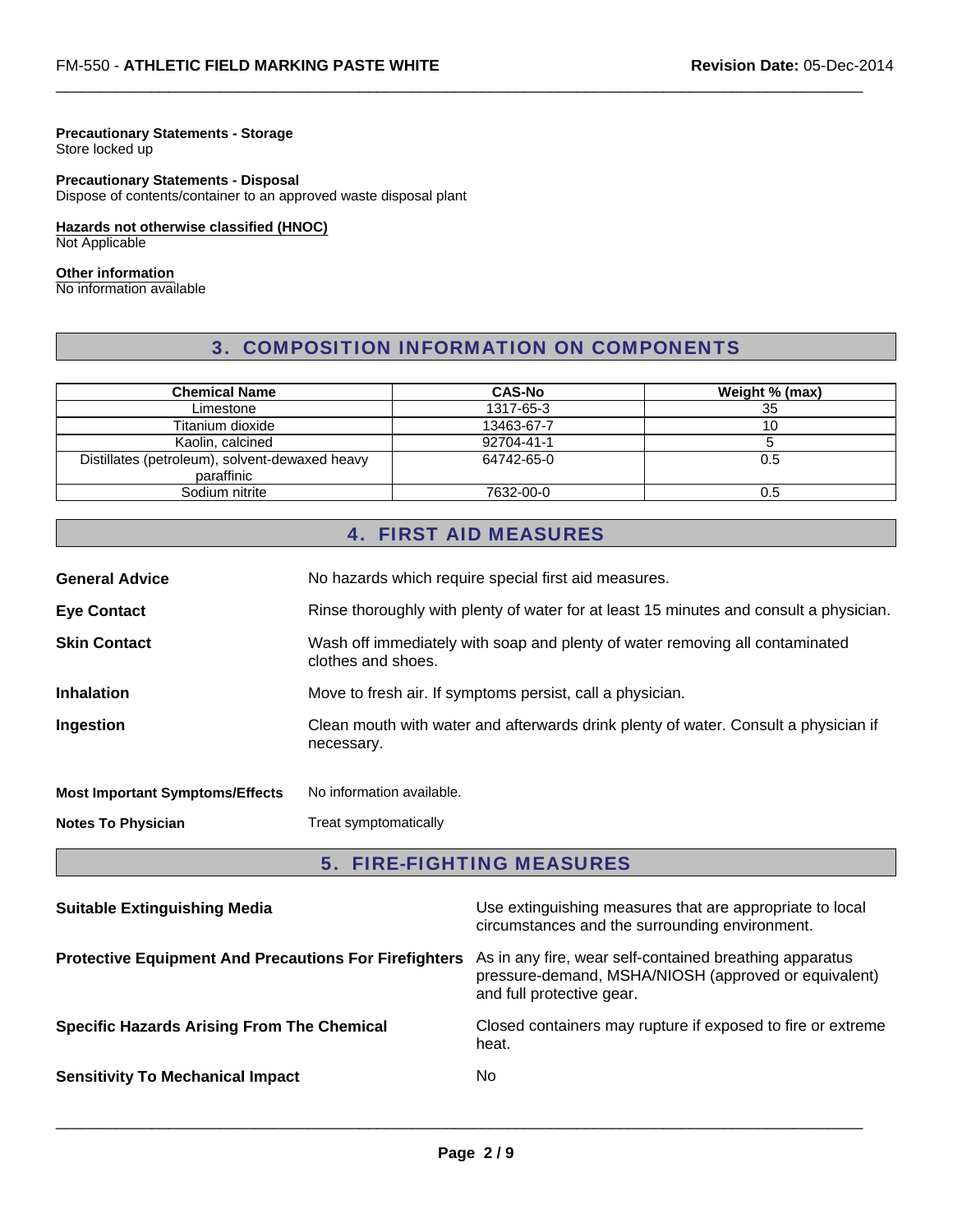|                         |                        | No                                                                                                                                                                       |                                |
|-------------------------|------------------------|--------------------------------------------------------------------------------------------------------------------------------------------------------------------------|--------------------------------|
| <b>Flash Point Data</b> |                        |                                                                                                                                                                          |                                |
| Flash Point (°F)        |                        | Not applicable                                                                                                                                                           |                                |
| Flash Point (°C)        |                        | Not applicable                                                                                                                                                           |                                |
|                         |                        | Not applicable                                                                                                                                                           |                                |
|                         |                        |                                                                                                                                                                          |                                |
|                         |                        | Not applicable                                                                                                                                                           |                                |
|                         |                        | Not applicable                                                                                                                                                           |                                |
| Health: 1               | <b>Flammability: 0</b> | <b>Instability: 0</b>                                                                                                                                                    | <b>Special:</b> Not Applicable |
|                         |                        | <b>Sensitivity To Static Discharge</b><br><b>Flash Point Method</b><br><b>Flammability Limits In Air</b><br><b>Lower Explosion Limit</b><br><b>Upper Explosion Limit</b> |                                |

#### **NFPA Legend**

- 0 Not Hazardous
- 1 Slightly
- 2 Moderate
- 3 High
- 4 Severe

*The ratings assigned are only suggested ratings, the contractor/employer has ultimate responsibilities for NFPA ratings where this system is used.*

 $\Box$ 

*Additional information regarding the NFPA rating system is available from the National Fire Protection Agency (NFPA) at www.nfpa.org.*

# 6. ACCIDENTAL RELEASE MEASURES

| <b>Personal Precautions</b>      | Avoid contact with skin, eyes and clothing. Ensure adequate ventilation.                             |
|----------------------------------|------------------------------------------------------------------------------------------------------|
| <b>Other Information</b>         | Prevent further leakage or spillage if safe to do so.                                                |
| <b>Environmental Precautions</b> | See Section 12 for additional Ecological Information.                                                |
| <b>Methods For Clean-Up</b>      | Soak up with inert absorbent material. Sweep up and shovel into suitable containers<br>for disposal. |

## 7. HANDLING AND STORAGE

| <b>Handling</b>               | Avoid contact with skin, eyes and clothing. Avoid breathing vapors, spray mists or<br>sanding dust. In case of insufficient ventilation, wear suitable respiratory equipment. |
|-------------------------------|-------------------------------------------------------------------------------------------------------------------------------------------------------------------------------|
| <b>Storage</b>                | Keep container tightly closed. Keep out of the reach of children.                                                                                                             |
| <b>Incompatible Materials</b> | No information available                                                                                                                                                      |

# 8. EXPOSURE CONTROLS / PERSONAL PROTECTION

#### **Exposure Limits**

| <b>Chemical Name</b> | <b>ACGIH</b>               | <b>OSHA</b>                      |
|----------------------|----------------------------|----------------------------------|
| Limestone            | N/E                        | 15 mg/m <sup>3</sup> - TWA total |
|                      |                            | 5 mg/m <sup>3</sup> - TWA        |
| Titanium dioxide     | 10 mg/m <sup>3</sup> - TWA | 15 mg/m <sup>3</sup> - TWA       |
| Kaolin, calcined     | N/E                        | N/E                              |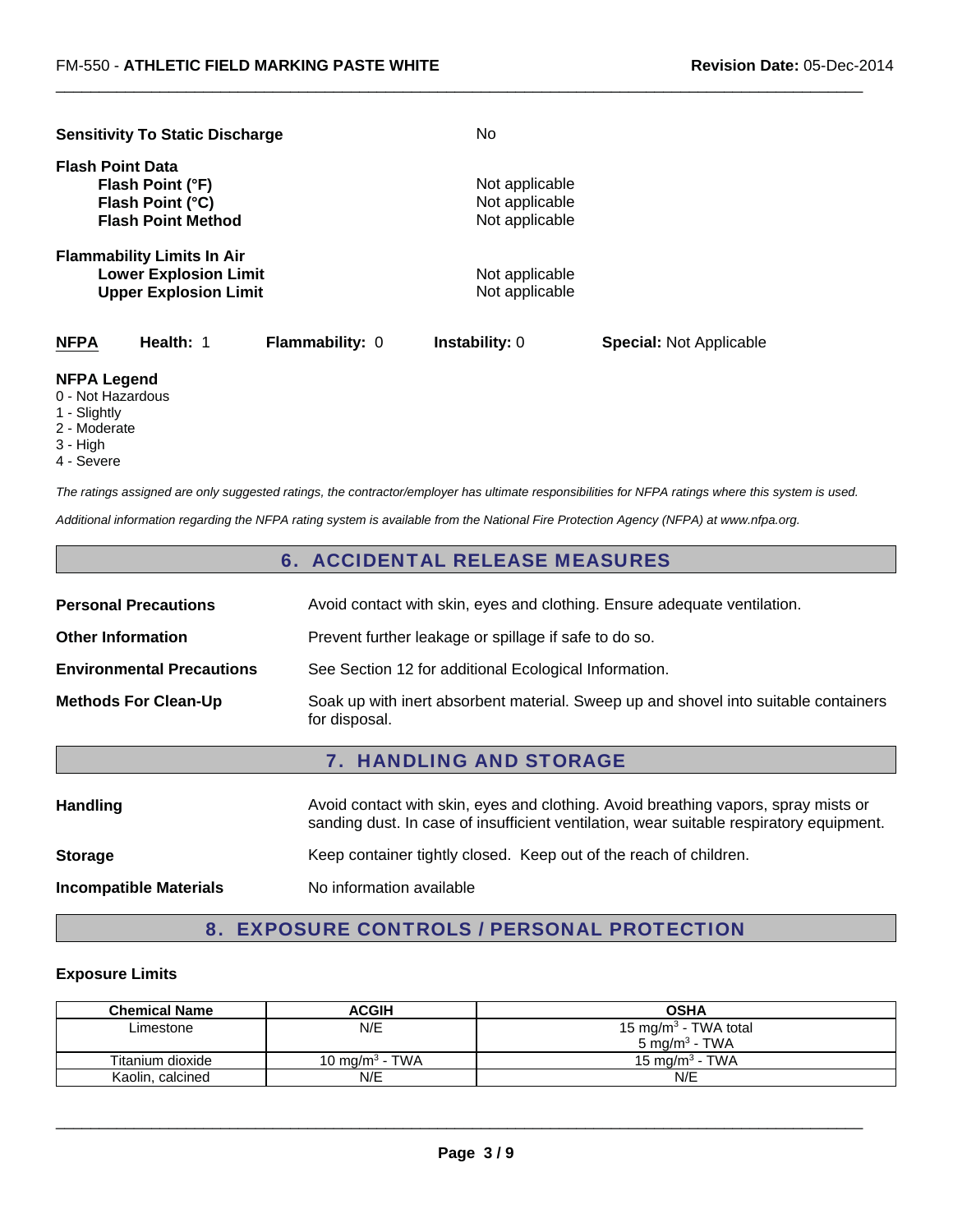| <b>Chemical Name</b>              | ACGIH | OSHA |
|-----------------------------------|-------|------|
| Distillates (petroleum), solvent- | N/E   | N/E  |
| dewaxed heavy paraffinic          |       |      |
| Sodium nitrite                    | N/E   | N/E  |

 $\Box$ 

| <b>Engineering Measures</b>                                                                                                   | Ensure adequate ventilation, especially in confined areas.                                                                                                 |  |
|-------------------------------------------------------------------------------------------------------------------------------|------------------------------------------------------------------------------------------------------------------------------------------------------------|--|
| <b>Personal Protective Equipment</b><br><b>Eye/Face Protection</b><br><b>Skin Protection</b><br><b>Respiratory Protection</b> | Safety glasses with side-shields.<br>Protective gloves and impervious clothing<br>In case of insufficient ventilation wear suitable respiratory equipment. |  |
| <b>Hygiene Measures</b>                                                                                                       | Avoid contact with skin, eyes and clothing. Remove and wash contaminated clothing                                                                          |  |

9. PHYSICAL AND CHEMICAL PROPERTIES

before re-use. Wash thoroughly after handling.

| Appearance                           | liquid                    |
|--------------------------------------|---------------------------|
| Odor                                 | little or no odor         |
| <b>Odor Threshold</b>                | No information available  |
| Density (Ibs/gal)                    | 11.8 - 12.1               |
| <b>Specific Gravity</b>              | $1.41 - 1.45$             |
| рH                                   | No information available  |
| <b>Viscosity (cps)</b>               | No information available  |
| <b>Solubility</b>                    | No information available  |
| <b>Water Solubility</b>              | No information available  |
| <b>Evaporation Rate</b>              | No information available  |
| <b>Vapor Pressure</b>                | No information available  |
| <b>Vapor Density</b>                 | No information available  |
| Wt. % Solids                         | $45 - 55$                 |
| Vol. % Solids                        | $25 - 35$                 |
| Wt. % Volatiles                      | 45 - 55                   |
| Vol. % Volatiles                     | $65 - 75$                 |
| <b>VOC Regulatory Limit (g/L)</b>    | < 50                      |
| <b>Boiling Point (°F)</b>            | 212                       |
| <b>Boiling Point (°C)</b>            | 100                       |
| <b>Freezing Point (°F)</b>           | 32                        |
| Freezing Point (°C)                  | $\Omega$                  |
| Flash Point (°F)                     | Not applicable            |
| Flash Point (°C)                     | Not applicable            |
| <b>Flash Point Method</b>            | Not applicable            |
| <b>Flammability (solid, gas)</b>     | Not applicable            |
| <b>Upper Explosion Limit</b>         | Not applicable            |
| <b>Lower Explosion Limit</b>         | Not applicable            |
| <b>Autoignition Temperature (°F)</b> | No information available  |
| <b>Autoignition Temperature (°C)</b> | No information available  |
| Decomposition Temperature (°F)       | No information available  |
| Decomposition Temperature (°C)       | No information available  |
| <b>Partition Coefficient (n-</b>     | No information available. |
| octanol/water)                       |                           |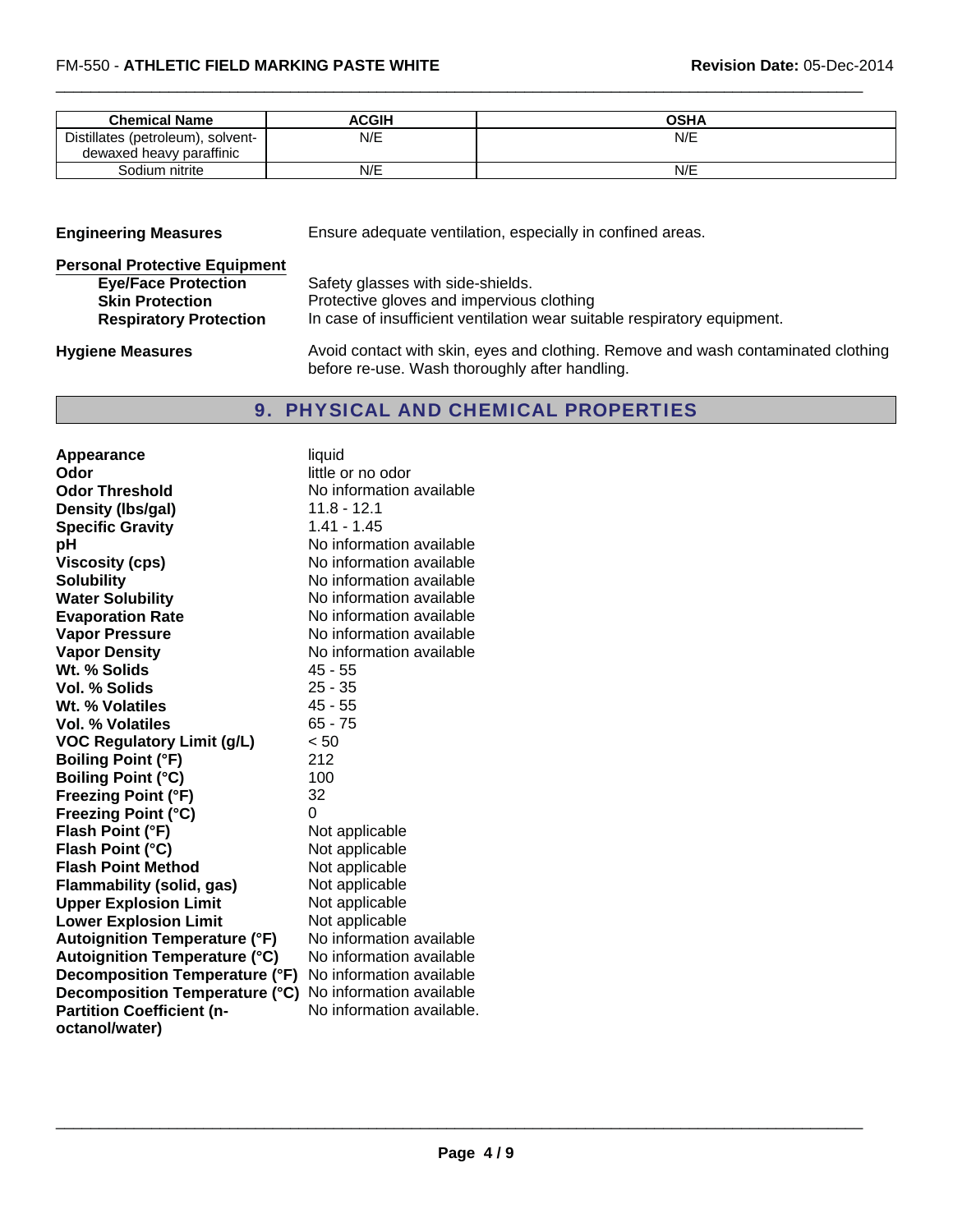# 10. STABILITY AND REACTIVITY

 $\Box$ 

| <b>Reactivity</b>                         | Not Applicable                           |
|-------------------------------------------|------------------------------------------|
| <b>Chemical Stability</b>                 | Stable under normal conditions.          |
| <b>Conditions To Avoid</b>                | Prevent from freezing                    |
| <b>Incompatible Materials</b>             | No materials to be especially mentioned. |
| <b>Hazardous Decomposition Products</b>   | None under normal use.                   |
| <b>Possibility Of Hazardous Reactions</b> | None under normal conditions of use.     |

# 11. TOXICOLOGICAL INFORMATION

#### **Information on likely routes of exposure**

**Product Information**

| <b>Inhalation</b>   | No information available |
|---------------------|--------------------------|
| Eye contact         | No information available |
| <b>Skin contact</b> | No information available |
| <b>Ingestion</b>    | No information available |
|                     |                          |

**Acute Toxicity**

**Product** No information available

#### **Information on toxicological effects**

**Symptoms** No information available

#### **Delayed and immediate effects as well as chronic effects from short and long-term exposure**

| <b>Sensitization:</b>       | No information available |
|-----------------------------|--------------------------|
| <b>Mutagenic Effects</b>    | No information available |
| <b>Reproductive Effects</b> | No information available |

#### **Numerical measures of toxicity**

#### **The following values are calculated based on chapter 3.1 of the GHS document**

**ATEmix (oral)** 36782 mg/kg

**Acute Toxicity Component**

LD50 Oral: 6,450 mg/kg (Rat) vendor data Limestone

## Titanium dioxide

LC50 Inhalation (Dust):  $> 6.82$  mg/L (Rat, 4 hr.) LD50 Oral: > 10000 mg/kg (Rat) LD50 Dermal:  $> 10000$  mg/m<sup>3</sup> (Rabbit)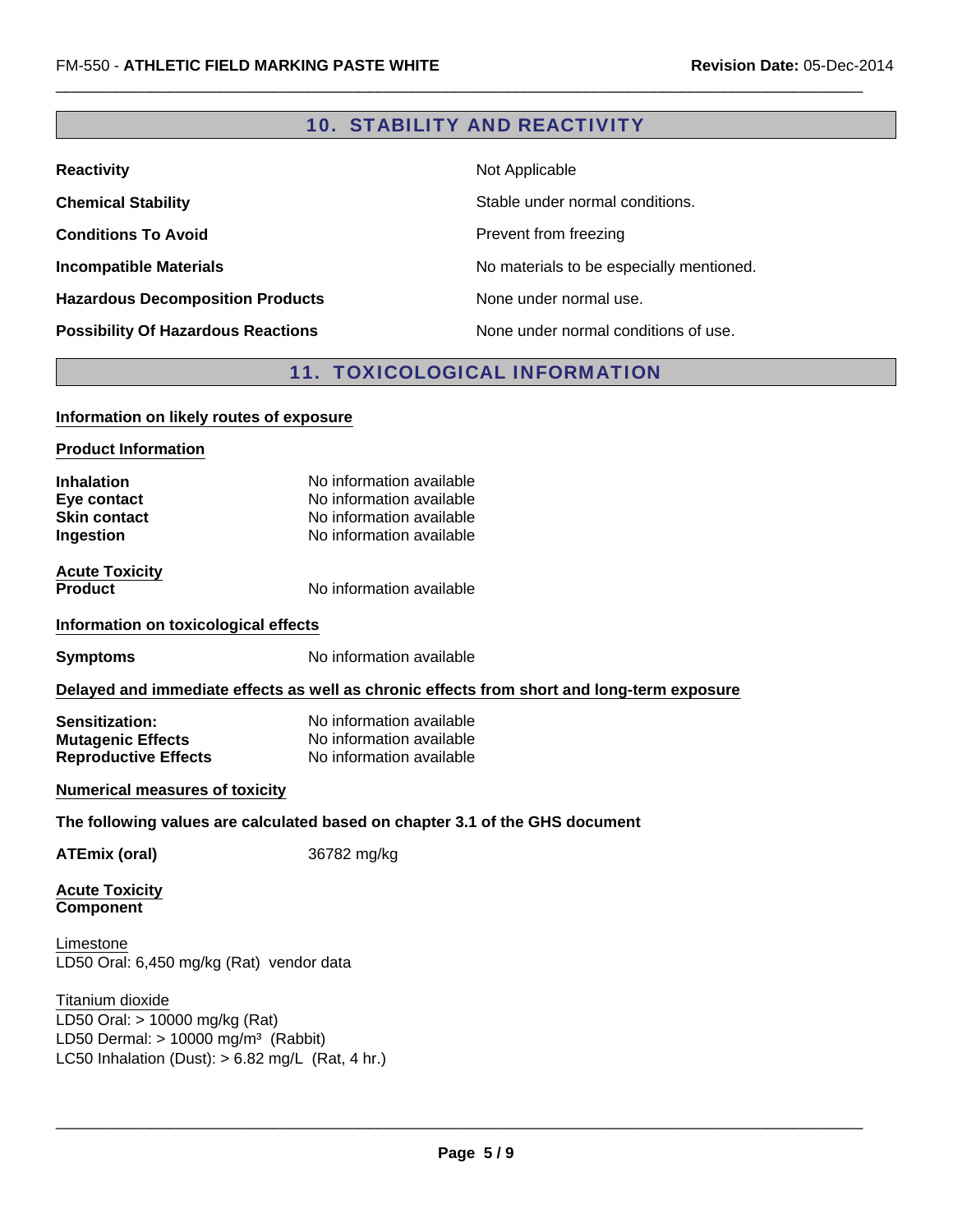Kaolin, calcined LD50 Oral: > 5000 mg/kg (Rat) vendor data

Sodium nitrite LD50 Oral: 180 mg/kg (Rat) LC50 Inhalation (Dust):  $5.5 \text{ mg/m}^3$  (Rat, 4 hr.)

#### **Carcinogenicity**

*The information below indicates whether each agency has listed any ingredient as a carcinogen:*

| <b>Chemical Name</b> | <b>IARC</b>         | <b>NTP</b> | <b>OSHA Carcinogen</b> |
|----------------------|---------------------|------------|------------------------|
|                      | 2B - Possible Human |            | Listed                 |
| Titanium dioxide     | Carcinogen          |            |                        |
|                      | 2A - Probable Human |            |                        |
| Sodium nitrite       | Carcinogen          |            |                        |

 $\Box$ 

• Although IARC has classified titanium dioxide as possibly carcinogenic to humans (2B), their summary concludes: "No significant exposure to titanium dioxide is thought to occur during the use of products in which titanium dioxide is bound to other materials, such as paint."

#### **Legend**

IARC - International Agency for Research on Cancer NTP - National Toxicity Program OSHA - Occupational Safety & Health Administration

# 12. ECOLOGICAL INFORMATION

# **Ecotoxicity Effects**

## **Product**

**Acute Toxicity to Fish** No information available

**Acute Toxicity to Aquatic Invertebrates**

No information available

#### **Acute Toxicity to Aquatic Plants**

No information available

#### **Persistence / Degradability**

No information available

#### **Bioaccumulation / Accumulation**

No information available

#### **Mobility in Environmental Media**

No information available

#### **Ozone**

No information available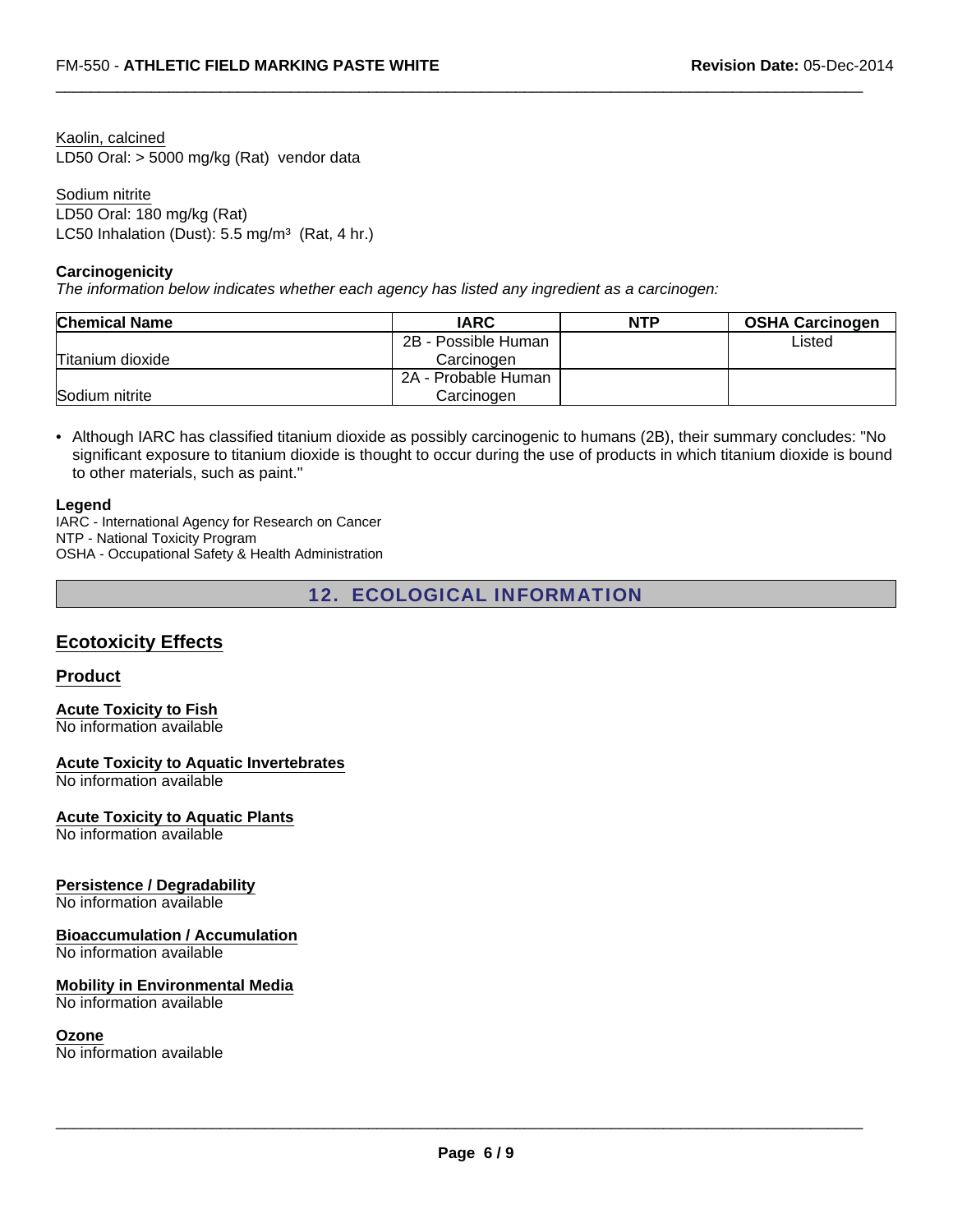## **Component**

## **Acute Toxicity to Fish**

#### Titanium dioxide

LC50: >1000 mg/L (Fathead Minnow - 96 hr.)

#### **Acute Toxicity to Aquatic Invertebrates**

No information available

#### **Acute Toxicity to Aquatic Plants**

No information available

|                                                             | <b>13. DISPOSAL CONSIDERATIONS</b>                                                                                                                                                                                                    |  |  |
|-------------------------------------------------------------|---------------------------------------------------------------------------------------------------------------------------------------------------------------------------------------------------------------------------------------|--|--|
| <b>Waste Disposal Method</b>                                | Dispose of in accordance with federal, state, provincial, and local regulations. Local<br>requirements may vary, consult your sanitation department or state-designated<br>environmental protection agency for more disposal options. |  |  |
|                                                             | <b>14. TRANSPORT INFORMATION</b>                                                                                                                                                                                                      |  |  |
| <b>DOT</b>                                                  | Not regulated                                                                                                                                                                                                                         |  |  |
| <b>ICAO / IATA</b>                                          | Not regulated                                                                                                                                                                                                                         |  |  |
| <b>IMDG / IMO</b>                                           | Not regulated                                                                                                                                                                                                                         |  |  |
|                                                             | <b>15. REGULATORY INFORMATION</b>                                                                                                                                                                                                     |  |  |
| <b>International Inventories</b>                            |                                                                                                                                                                                                                                       |  |  |
| <b>United States TSCA</b><br><b>Canada DSL</b>              | Yes - All components are listed or exempt.<br>Yes - All components are listed or exempt.                                                                                                                                              |  |  |
| <b>Federal Regulations</b>                                  |                                                                                                                                                                                                                                       |  |  |
| SARA 311/312 hazardous categorization                       |                                                                                                                                                                                                                                       |  |  |
| <b>Acute Health Hazard</b>                                  | <b>No</b>                                                                                                                                                                                                                             |  |  |
| <b>Chronic Health Hazard</b>                                | Yes                                                                                                                                                                                                                                   |  |  |
| <b>Fire Hazard</b>                                          | No                                                                                                                                                                                                                                    |  |  |
| Sudden Release of Pressure Hazard<br><b>Reactive Hazard</b> | <b>No</b><br><b>No</b>                                                                                                                                                                                                                |  |  |
|                                                             |                                                                                                                                                                                                                                       |  |  |

 $\Box$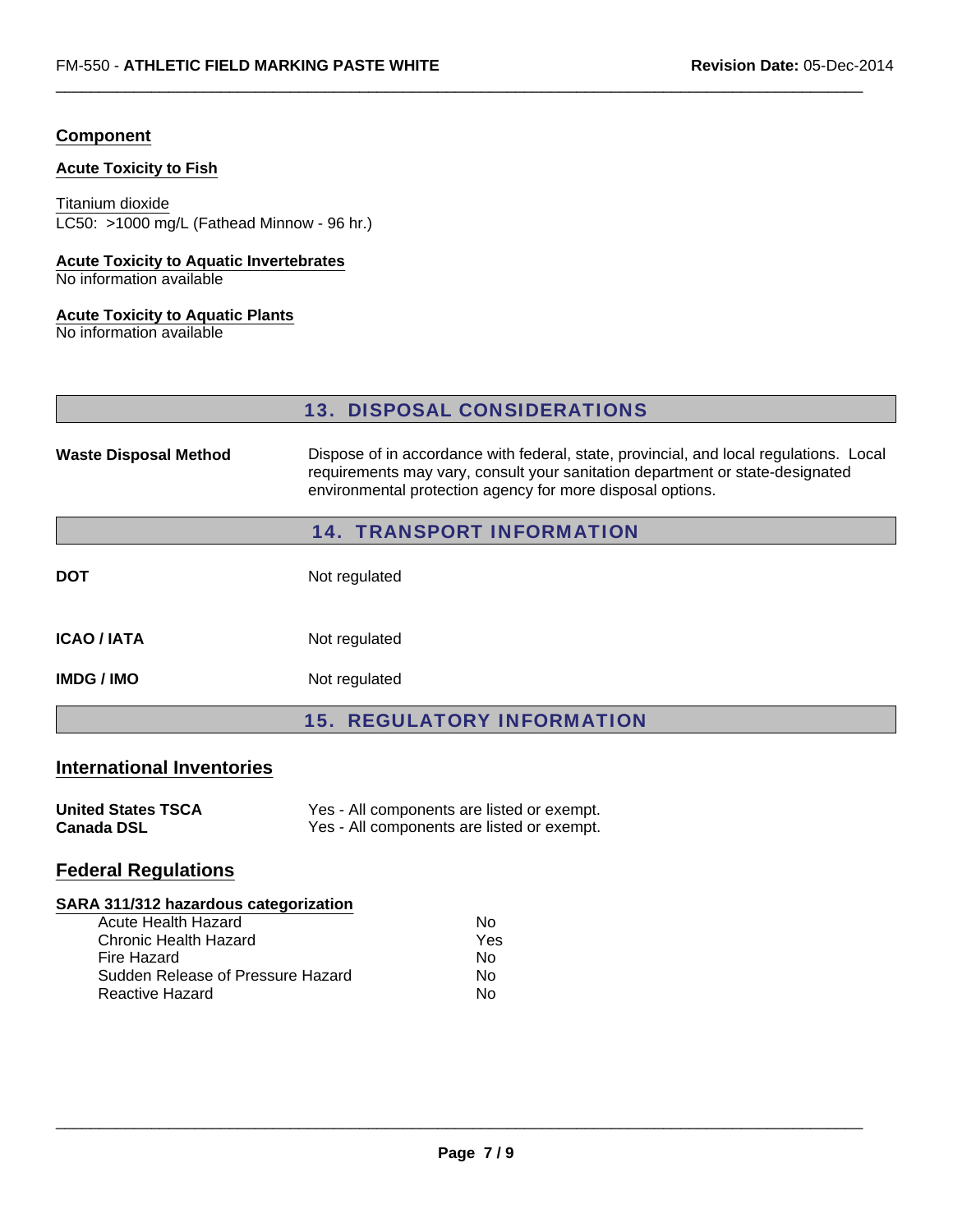#### **SARA 313**

Section 313 of Title III of the Superfund Amendments and Reauthorization Act of 1986 (SARA). This product contains a chemical or chemicals which are subject to the reporting requirements of the Act and Title 40 of the Code of Federal Regulations, Part 372:

 $\Box$ 

| <b>Chemical Name</b> | <b>CAS-No</b> | Weight % (max) |  |
|----------------------|---------------|----------------|--|
| Sodium nitrite       | 7632-00-0     | 0.5            |  |

# **Clean Air Act, Section 112 Hazardous Air Pollutants (HAPs) (see 40 CFR 61)**

This product contains the following HAPs:

*None*

## **State Regulations**

#### **California Proposition 65**

*This product may contain small amounts of materials known to the state of California to cause cancer or reproductive harm.*

#### **State Right-to-Know**

| <b>Chemical Name</b> | <b>Massachusetts</b> | New Jersev | Pennsylvania |
|----------------------|----------------------|------------|--------------|
| Limestone            |                      |            |              |
| Titanium dioxide     |                      |            |              |
| Sodium nitrite       |                      |            |              |

#### **Legend**

X - Listed

# 16. OTHER INFORMATION

| <b>HMIS</b>         | Health: $1^*$     | <b>Flammability: 0</b> | <b>Reactivity: 0</b> | $PPE: -$ |  |
|---------------------|-------------------|------------------------|----------------------|----------|--|
| <b>HMIS Legend</b>  |                   |                        |                      |          |  |
| 0 - Minimal Hazard  |                   |                        |                      |          |  |
| 1 - Slight Hazard   |                   |                        |                      |          |  |
| 2 - Moderate Hazard |                   |                        |                      |          |  |
| 3 - Serious Hazard  |                   |                        |                      |          |  |
|                     | 4 - Severe Hozard |                        |                      |          |  |

- Severe Hazard
- \* Chronic Hazard

X - Consult your supervisor or S.O.P. for "Special" handling instructions.

*Note: The PPE rating has intentionally been left blank. Choose appropriate PPE that will protect employees from the hazards the material will present under the actual normal conditions of use.*

*Caution: HMIS® ratings are based on a 0-4 rating scale, with 0 representing minimal hazards or risks, and 4 representing significant hazards or risks. Although HMIS® ratings are not required on MSDSs under 29 CFR 1910.1200, the preparer, has chosen to provide them. HMIS® ratings are to be used only in conjunction with a fully implemented HMIS® program by workers who have received appropriate HMIS® training. HMIS® is a registered trade and service mark of the NPCA. HMIS® materials may be purchased exclusively from J. J. Keller (800) 327-6868.*